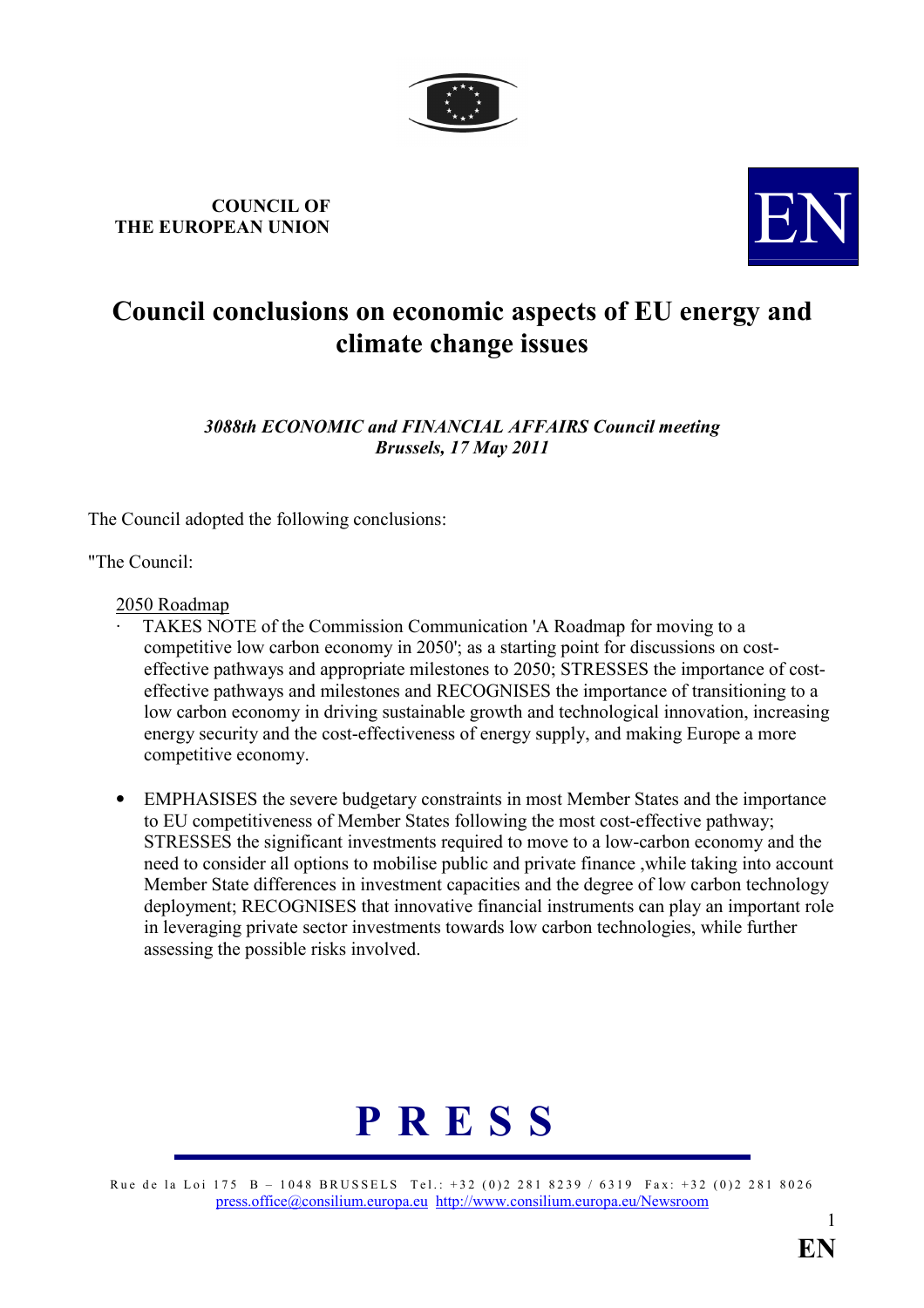• UNDERLINES the economic implications for the EU of the level of emission reduction efforts undertaken by other major emitting nations and their increased investment in low carbon technologies; LOOKS FORWARD to the forthcoming Commission Member Statelevel analysis on moving beyond a 20% greenhouse gas emission reduction target for 2020; RECOGNISES the high level of uncertainty associated with such projections; STRESSES the need for further work on the main milestones of the most cost-effective pathway to 2050 and therefore INVITES the Commission to carry out further work including nonprescriptive cost-benefit analysis, including sector specific analysis and the consequences of flexibility between sectors, and the impact of climate policies with a range of assumptions about accompanying policies, while fully respecting Member State competence and the need for flexible and proportionate responses.

## Energy infrastructure

- TAKES NOTE of the Commission Communication 'Energy infrastructure priorities for 2020 and beyond – a blueprint for an integrated European energy network'; RECALLS that the EU-wide energy market will be key to delivering our energy and climate change objectives; and STRESSES that the immediate point of departure must be to fully implement the  $2<sup>nd</sup>$ and 3rd packages on delivering the EU internal market for energy in all Member States.
- RECALLS that the market must continue to play the main role in financing energy infrastructure investment, with costs recovered through tariffs; RECOGNISES that where clearly identified market failures are present, the first response has to be full consideration of measures to improve market functioning including as appropriate, planning reforms, adjustment of the regulatory framework, and the removal of inefficient subsidies for fossil fuels.
- NOTES that where the above options have been exhausted, and projects that would be justified from a security of supply/solidarity perspective, are unable to attract enough market-based finance, may require some limited public finance to leverage private funding; EMPHASISES that any contribution from public finance should be based on clear and transparent criteria, and supported by a full cost benefit analysis. STRESSES that every effort must be taken to ensure that market failures do not become government failures, and to avoid having a crowding out effect on private finance.
- RECOGNISES that, in certain cases, innovative financing instruments may help leverage private sector investment and may help maximise the impact of limited public finance; UNDERLINES that such instruments are not a panacea and may only help improve the risk profile of projects that already have a reasonable level of underlying commercial viability; NOTES that a careful assessment is needed of the risk that would be added to government balance sheets by the use of such instruments, and options to limit these risks; STRESSES that possible innovative financing instruments at EU level require further analysis regarding their effectiveness and that the possible use of these instruments would depend on consistency with Member States' budgetary rules.